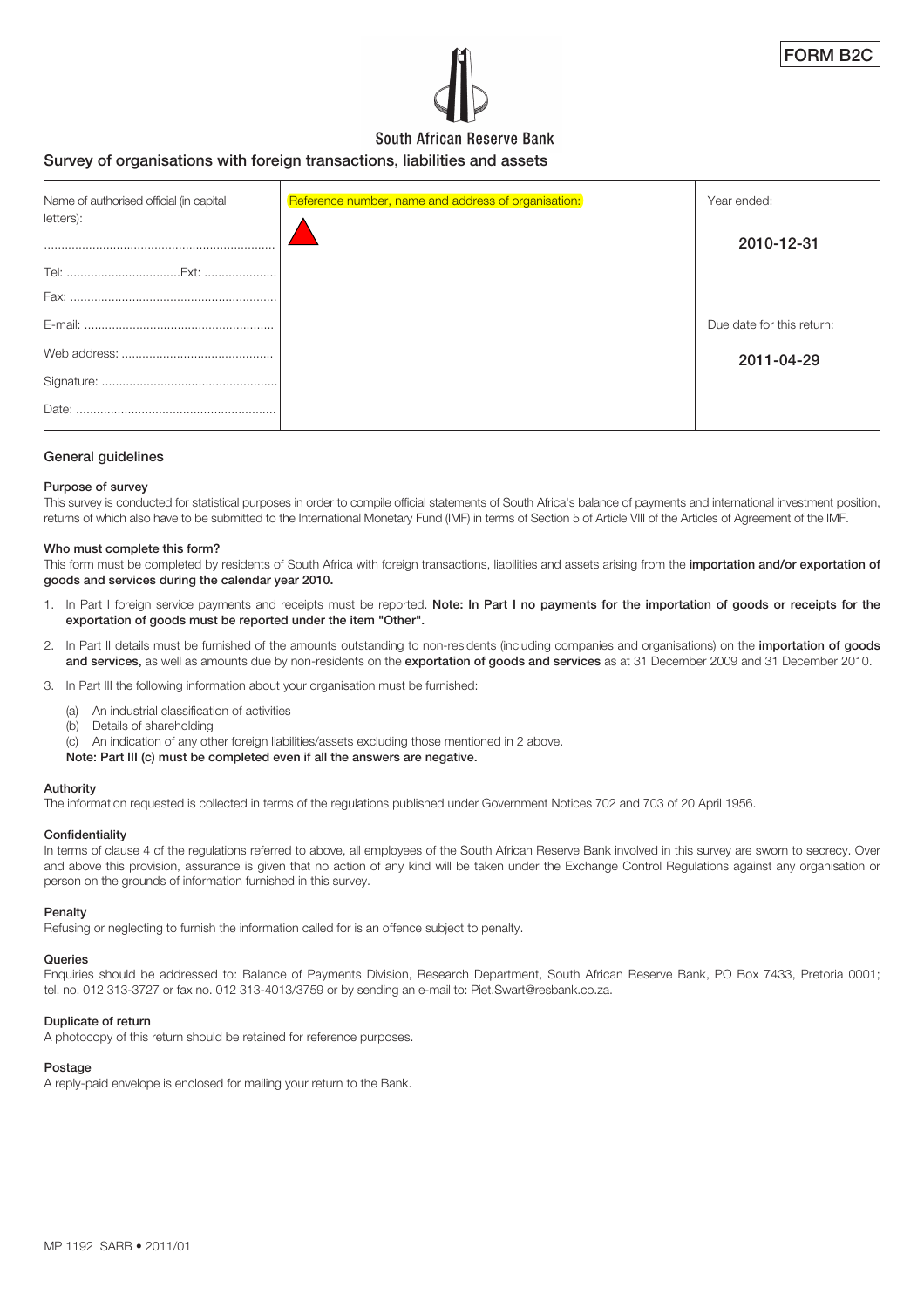## **PART I: By country breakdown of foreign service payments and receipts as reflected in the income statement for the calendar year 2010.**

(a) **Foreign payments** (i.e., payments actually made and/or that became due and payable to non-residents during 2010.) **Note:** If due and payable, the amount outstanding must also be reflected in Tables 1 and/or 2 of Part II on page 4.

|                                                                     | Total<br>foreign<br>countries | Foreign country breakdown - indicate names |       |       |       |       |
|---------------------------------------------------------------------|-------------------------------|--------------------------------------------|-------|-------|-------|-------|
|                                                                     | $\mathbf{1}$                  |                                            |       |       |       |       |
|                                                                     | 1300                          |                                            |       |       |       |       |
| $NB \rightarrow$                                                    | R'000                         | R'000                                      | R'000 | R'000 | R'000 | R'000 |
|                                                                     | 1401                          | 1401                                       | 1401  | 1401  | 1401  | 1401  |
| 1. Interest paid on the amounts outstanding as reported in Tables 1 |                               |                                            |       |       |       |       |
|                                                                     | 1502                          | 1502                                       | 1502  | 1502  | 1502  | 1502  |
| 2. Copyrights, royalties, patent fees, film rentals and leases      |                               |                                            |       |       |       |       |
|                                                                     | 1703                          | 1703                                       | 1703  | 1703  | 1703  | 1703  |
| 3. Office management, accounting and secretarial fees               |                               |                                            |       |       |       |       |
|                                                                     | 1804                          | 1804                                       | 1804  | 1804  | 1804  | 1804  |
|                                                                     |                               |                                            |       |       |       |       |
|                                                                     | 1905                          | 1905                                       | 1905  | 1905  | 1905  | 1905  |
|                                                                     |                               |                                            |       |       |       |       |
|                                                                     | 2006                          | 2006                                       | 2006  | 2006  | 2006  | 2006  |
|                                                                     |                               |                                            |       |       |       |       |
|                                                                     | 82007                         | 82007                                      | 82007 | 82007 | 82007 | 82007 |
| 7. Other, excluding payments for imports of goods                   |                               |                                            |       |       |       |       |
|                                                                     |                               |                                            |       |       |       |       |
|                                                                     |                               |                                            |       |       |       |       |
|                                                                     |                               |                                            |       |       |       |       |
|                                                                     |                               |                                            |       |       |       |       |
|                                                                     |                               |                                            |       |       |       |       |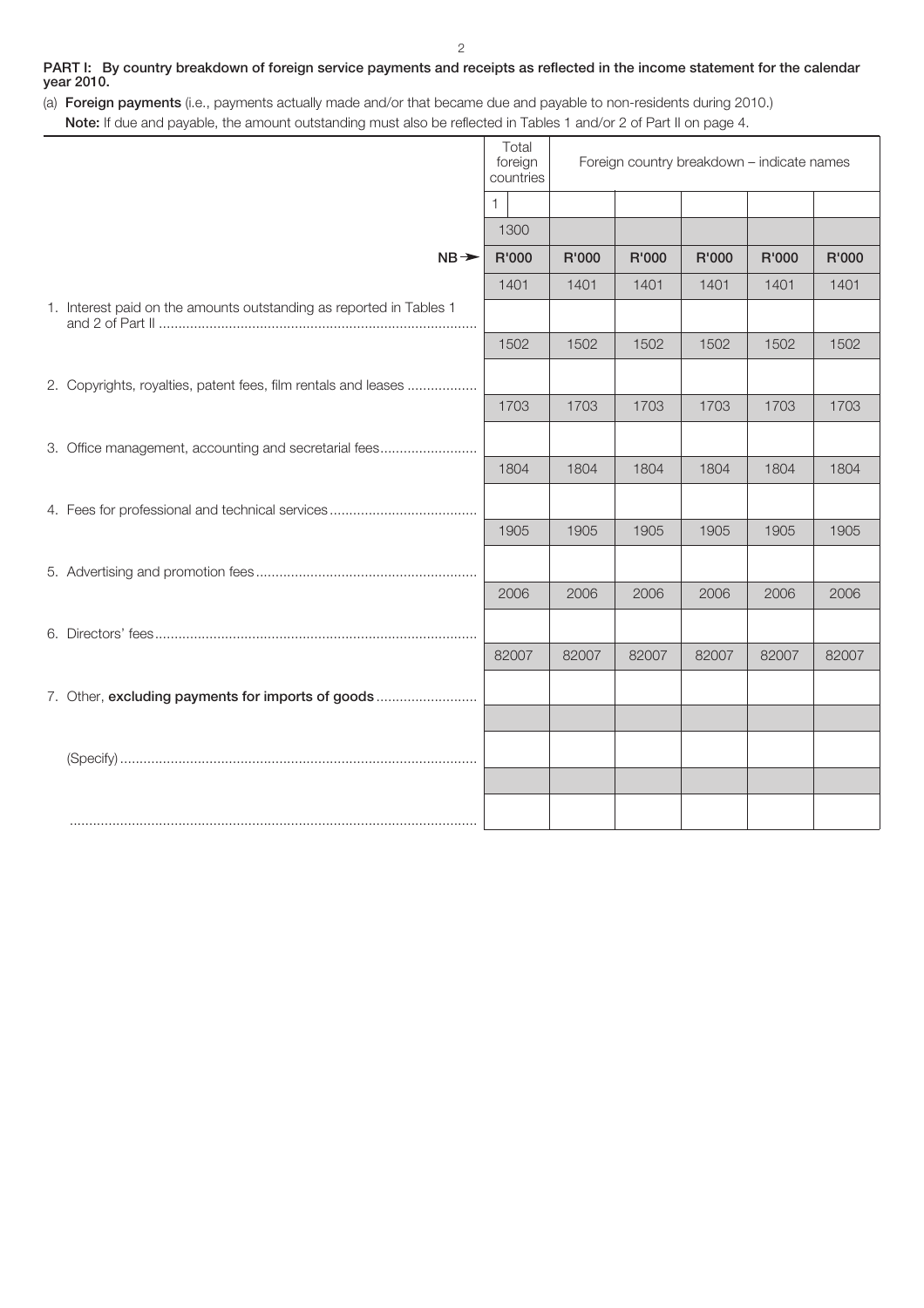(b) **Foreign receipts** (i.e., income actually received and/or which became due and receivable from non-residents during 2010.) **Note:** If due and receivable, the amount outstanding must also be reflected in Tables 4 and/or 5 of Part II on page 5.

|                                                                     | Total<br>foreign<br>countries | Foreign country breakdown - indicate names |       |       |       |       |
|---------------------------------------------------------------------|-------------------------------|--------------------------------------------|-------|-------|-------|-------|
|                                                                     | $\overline{2}$                |                                            |       |       |       |       |
|                                                                     | 1300                          |                                            |       |       |       |       |
| $NB \rightarrow$                                                    | R'000                         | R'000                                      | R'000 | R'000 | R'000 | R'000 |
|                                                                     | 501                           | 501                                        | 501   | 501   | 501   | 501   |
| 8. Interest received on the amounts due as reported in Tables 4 and |                               |                                            |       |       |       |       |
|                                                                     | 602                           | 602                                        | 602   | 602   | 602   | 602   |
| 9. Copyrights, royalties, patent fees and film rentals              |                               |                                            |       |       |       |       |
|                                                                     | 703                           | 703                                        | 703   | 703   | 703   | 703   |
|                                                                     |                               |                                            |       |       |       |       |
|                                                                     | 804                           | 804                                        | 804   | 804   | 804   | 804   |
| 11. Office management, accounting and secretarial fees              |                               |                                            |       |       |       |       |
|                                                                     | 905                           | 905                                        | 905   | 905   | 905   | 905   |
|                                                                     |                               |                                            |       |       |       |       |
|                                                                     | 1006                          | 1006                                       | 1006  | 1006  | 1006  | 1006  |
|                                                                     |                               |                                            |       |       |       |       |
|                                                                     | 82607                         | 82607                                      | 82607 | 82607 | 82607 | 82607 |
|                                                                     |                               |                                            |       |       |       |       |
|                                                                     |                               |                                            |       |       |       |       |
|                                                                     |                               |                                            |       |       |       |       |
|                                                                     |                               |                                            |       |       |       |       |
|                                                                     |                               |                                            |       |       |       |       |
|                                                                     |                               |                                            |       |       |       |       |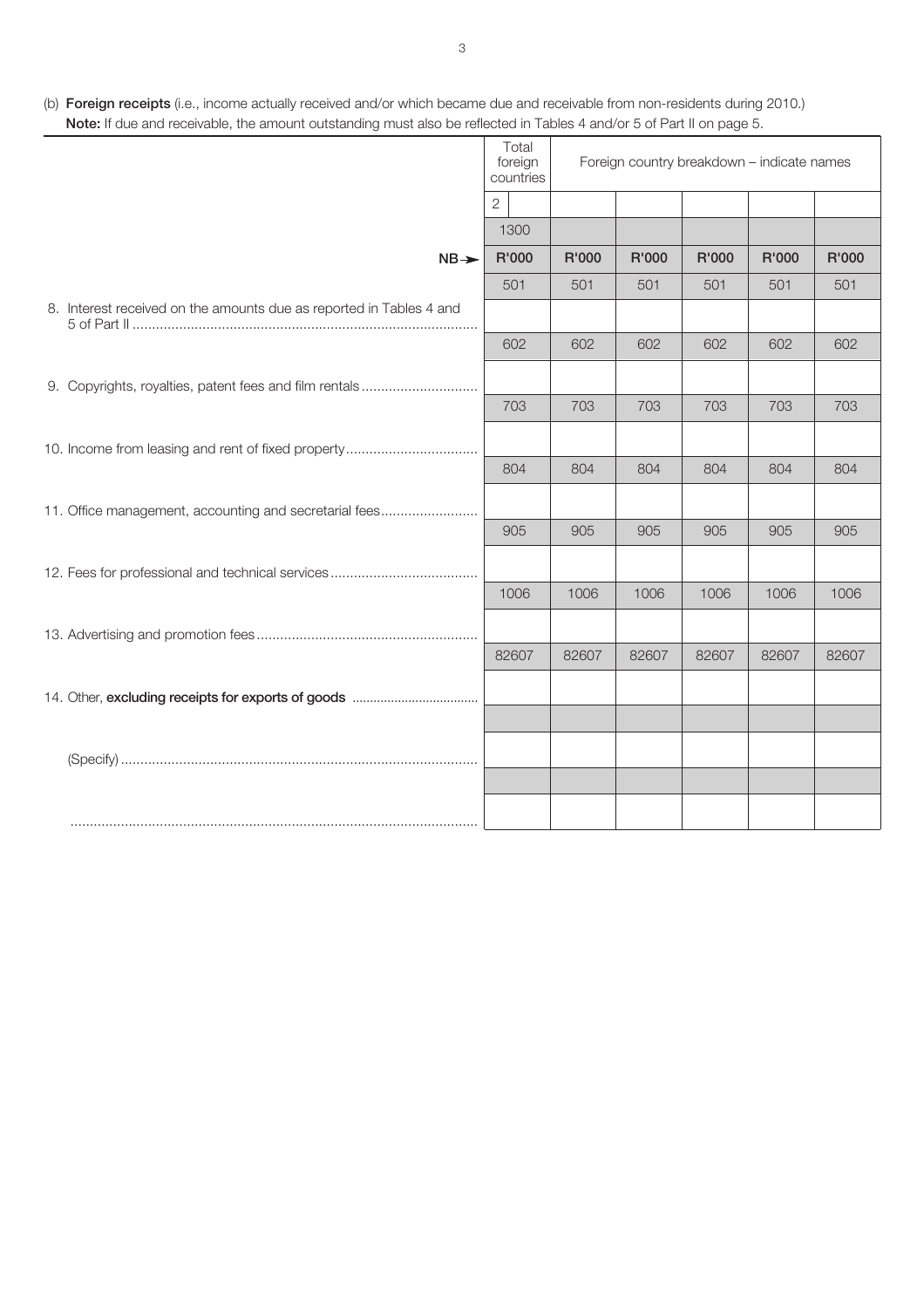#### **PART II: By country breakdown of foreign liabilities and assets arising from the importation and/or exportation of goods and services as at 31 December 2009 and/or 2010.** For this purpose, **foreign liabilities/assets** refer to bank overdrafts, bills, open accounts, advance payments and other short-term financing. (Regarding other short-term financing, see footnote 1(b)).

#### **Important instruction**

In Tables 1 and 4 of Part II details must be furnished of amounts due to non-residents (Table1) and due by non-residents (Table 4) only where the amounts outstanding were covered by forward exchange contracts. In other words, the amount to be reported here will be the same as recorded in your books of account.

**Note:** Liabilities and assets denominated in rand must also be included in Tables 1 and 4, respectively.

**Important.** Before completing Tables 2 and 5, the example on page 7 must be studied.

**(a) Foreign liabilities** (i.e., amounts due to non-residents on goods received and services rendered prior to 31 December 2009 and/or 31 December 2010).

#### **Table 1 Covered by forward exchange contracts**

|                                                             | Total<br>foreign<br>countries |       |       | Foreign country breakdown - indicate names |       |       |       |
|-------------------------------------------------------------|-------------------------------|-------|-------|--------------------------------------------|-------|-------|-------|
|                                                             | 3                             |       |       |                                            |       |       |       |
|                                                             |                               | 1300  |       |                                            |       |       |       |
| $NB \rightarrow$                                            |                               | R'000 | R'000 | R'000                                      | R'000 | R'000 | R'000 |
|                                                             |                               | 80301 | 80301 | 80301                                      | 80301 | 80301 | 80301 |
| 1. Amounts due to non-residents as at 31 December 2009      |                               |       |       |                                            |       |       |       |
|                                                             |                               | 83402 | 83402 | 83402                                      | 83402 | 83402 | 83402 |
|                                                             |                               |       |       |                                            |       |       |       |
|                                                             |                               | 80803 | 80803 | 80803                                      | 80803 | 80803 | 80803 |
| 3. Amounts due to non-residents as at 31 December 2010 (see |                               |       |       |                                            |       |       |       |

Since these transactions were covered by forward exchange contracts and therefore no exchange losses or profits occurred, item 2 = item 3 – item 1.

#### **Table 2 Not covered by forward exchange contracts**

|                                                             | Total<br>foreign<br>countries | Foreign country breakdown - indicate names |       |       |       |       |
|-------------------------------------------------------------|-------------------------------|--------------------------------------------|-------|-------|-------|-------|
|                                                             | 4                             |                                            |       |       |       |       |
| $\rightarrow$                                               | 1300                          |                                            |       |       |       |       |
| <b>NB</b>                                                   | R'000                         | R'000                                      | R'000 | R'000 | R'000 | R'000 |
|                                                             | 80401                         | 80401                                      | 80401 | 80401 | 80401 | 80401 |
| 1. Amounts due to non-residents as at 31 December 2009      |                               |                                            |       |       |       |       |
|                                                             | 83102                         | 83102                                      | 83102 | 83102 | 83102 | 83102 |
| 2. Valuation adjustments (see example on page 7)            |                               |                                            |       |       |       |       |
|                                                             | 83503                         | 83503                                      | 83503 | 83503 | 83503 | 83503 |
|                                                             |                               |                                            |       |       |       |       |
|                                                             | 80904                         | 80904                                      | 80904 | 80904 | 80904 | 80904 |
| 4. Amounts due to non-residents as at 31 December 2010 (see |                               |                                            |       |       |       |       |

#### **Footnote 1**

(a) In Table 3 on page 5 a *breakdown by foreign currency* of the total of item 3 in Table 1 plus item 4 in Table 2 must be provided (i.e., amounts due to nonresidents as at **31 December 2010**).

(b) If any of the amounts due are in the form of other short-term financing (not specified in the heading of Part II), provide a brief description of the type of financing: \_\_\_\_\_\_\_\_\_\_\_\_\_\_\_\_\_\_\_\_\_\_\_\_\_\_\_\_\_\_\_\_\_\_\_\_\_\_\_\_\_\_\_\_\_\_\_\_\_\_\_\_\_\_\_\_\_\_\_\_\_\_\_\_\_\_\_\_\_\_\_\_\_\_\_\_\_\_\_\_\_\_\_\_\_\_\_\_\_\_\_\_\_\_\_\_\_\_\_\_\_\_\_\_\_\_\_\_\_\_\_\_\_\_\_\_\_\_\_\_\_\_

\_\_\_\_\_\_\_\_\_\_\_\_\_\_\_\_\_\_\_\_\_\_\_\_\_\_\_\_\_\_\_\_\_\_\_\_\_\_\_\_\_\_\_\_\_\_\_\_\_\_\_\_\_\_\_\_\_\_\_\_\_\_\_\_\_\_\_\_\_\_\_\_\_\_\_\_\_\_\_\_\_\_\_\_\_\_\_\_\_\_\_\_\_\_\_\_\_\_\_\_\_\_\_\_\_\_\_\_\_\_\_\_\_\_\_\_\_\_\_\_\_\_\_\_\_\_\_\_\_\_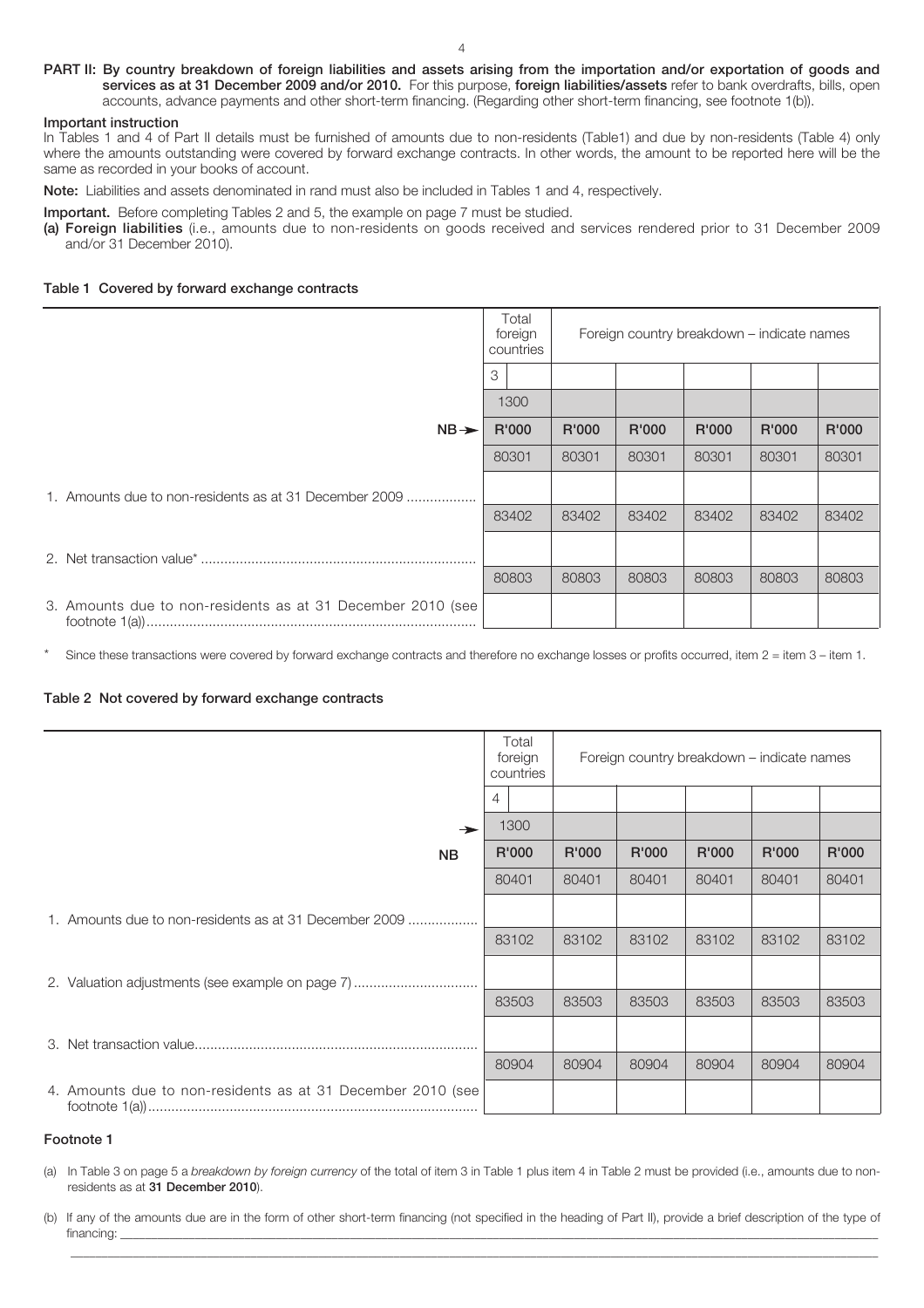5

## **Table 3 A breakdown by foreign currency of the amounts due to non-residents as at 31 December 2010 reported in Tables 1and 2 on page 4.** (**Note:** The amounts due must be reported in *thousands of foreign currency* and *not* in thousands of rand).

| 5                                             |          |           |           |               |           |                       |                 |
|-----------------------------------------------|----------|-----------|-----------|---------------|-----------|-----------------------|-----------------|
|                                               | Currency | US dollar | Euro      | British pound | Yen       | South African<br>rand | Canadian dollar |
|                                               | Code     | 0300      | 0280      | 0010          | 1200      | 1350                  | 0310            |
|                                               |          | Thousands | Thousands | Thousands     | Thousands | Thousands             | Thousands       |
|                                               |          | 83301     | 83301     | 83301         | 83301     | 83301                 | 83301           |
| Amounts outstanding as at<br>31 December 2010 |          |           |           |               |           |                       |                 |

| Currency | Swiss franc |           |           |           |           |           |
|----------|-------------|-----------|-----------|-----------|-----------|-----------|
| Code     | 0160        |           |           |           |           |           |
|          | Thousands   | Thousands | Thousands | Thousands | Thousands | Thousands |
|          | 83301       | 83301     | 83301     | 83301     | 83301     | 83301     |
|          |             |           |           |           |           |           |

31 December 2010 .............

**(b) Foreign assets** (i.e., amounts due by non-residents on goods delivered and services rendered prior to 31 December 2009 and/or 31 December 2010).

# **Table 4 Covered by forward exchange contracts**

|                                                        | Total<br>foreign<br>countries<br>6 |  | Foreign country breakdown - indicate names |       |       |       |       |
|--------------------------------------------------------|------------------------------------|--|--------------------------------------------|-------|-------|-------|-------|
|                                                        |                                    |  |                                            |       |       |       |       |
|                                                        | 1300                               |  |                                            |       |       |       |       |
| $NB \rightarrow$                                       | R'000                              |  | R'000                                      | R'000 | R'000 | R'000 | R'000 |
|                                                        | 81501                              |  | 81501                                      | 81501 | 81501 | 81501 | 81501 |
| 1. Amounts due by non-residents as at 31 December 2009 |                                    |  |                                            |       |       |       |       |
|                                                        | 83602                              |  | 83602                                      | 83602 | 83602 | 83602 | 83602 |
|                                                        |                                    |  |                                            |       |       |       |       |
|                                                        | 81803                              |  | 81803                                      | 81803 | 81803 | 81803 | 81803 |
| 3. Amounts due by non-residents as at 31 December 2010 |                                    |  |                                            |       |       |       |       |

\* Seeing that these transactions were covered by forward exchange contracts and, therefore, no exchange losses or profits occurred, item 2 = item 3 – item 1.

# **Table 5 Not covered by forward exchange contracts**

|                                                           | Total<br>foreign<br>countries | Foreign country breakdown – indicate names |       |       |       |       |  |
|-----------------------------------------------------------|-------------------------------|--------------------------------------------|-------|-------|-------|-------|--|
|                                                           | $\overline{7}$                |                                            |       |       |       |       |  |
|                                                           | 1300                          |                                            |       |       |       |       |  |
| $NB \rightarrow$                                          | R'000                         | R'000                                      | R'000 | R'000 | R'000 | R'000 |  |
|                                                           | 81601                         | 81601                                      | 81601 | 81601 | 81601 | 81601 |  |
| 1. Amounts due by non-residents as at 31 December 2009    |                               |                                            |       |       |       |       |  |
|                                                           | 83202                         | 83202                                      | 83202 | 83202 | 83202 | 83202 |  |
| 2. Valuation adjustments (see example and note on page 7) |                               |                                            |       |       |       |       |  |
|                                                           | 83703                         | 83703                                      | 83703 | 83703 | 83703 | 83703 |  |
|                                                           |                               |                                            |       |       |       |       |  |
|                                                           | 81904                         | 81904                                      | 81904 | 81904 | 81904 | 81904 |  |
| 4. Amounts due by non-residents as at 31 December 2010    |                               |                                            |       |       |       |       |  |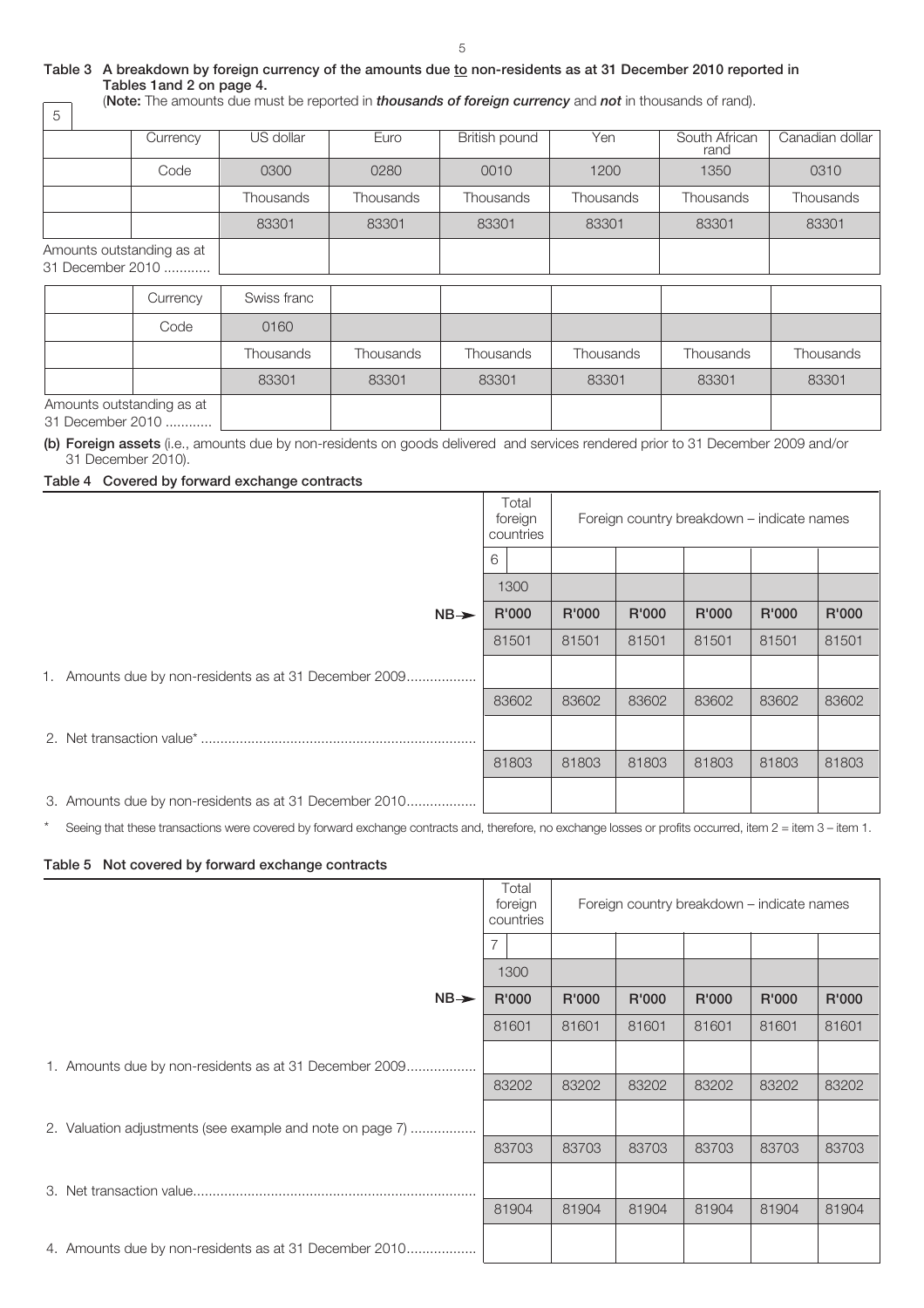

## **Part III:**

# **(a) Industrial classification**

Identify the main economic activity of the reporting organisation by ticking only one box.

Furnish a brief description of the line(s) of business of the reporting organisation, indicating major activities and/or products produced in declining order of their importance on the basis of gross receipts from such activities or products:

# **(b) Shareholders of reporting organisation**

Furnish the following information in respect of each registered shareholder owning vote-bearing shares representing at least 10 per cent of the total voting rights of the reporting organisation as at 31 December 2010.

## **Registered shareholders**

|                                      |                                                 | Shareholding<br>in the reporting organisation |                                                     |  |  |
|--------------------------------------|-------------------------------------------------|-----------------------------------------------|-----------------------------------------------------|--|--|
| Name of registered shareholder       | Country of registered<br>address of shareholder | Paid-up<br>(nominal)<br>value                 | Percentage of<br>total voting<br>rights represented |  |  |
|                                      |                                                 | Rand                                          | $\%$                                                |  |  |
| 1.                                   |                                                 |                                               |                                                     |  |  |
| 2.                                   |                                                 |                                               |                                                     |  |  |
| З.                                   |                                                 |                                               |                                                     |  |  |
| Other holdings less than 10 per cent |                                                 |                                               |                                                     |  |  |
| Total                                |                                                 |                                               | 100,00                                              |  |  |

## **(c) Other foreign liabilities/assets**

Indicate with a **Yes** or **No** whether your organisation had, as at 31 December 2010, **except for those amounts reported in Part II of this form**, any other foreign liability or asset in the form of:

| 2. |  |
|----|--|
| З. |  |
| 4. |  |
| 5. |  |
|    |  |
|    |  |
| 6. |  |
|    |  |
|    |  |
|    |  |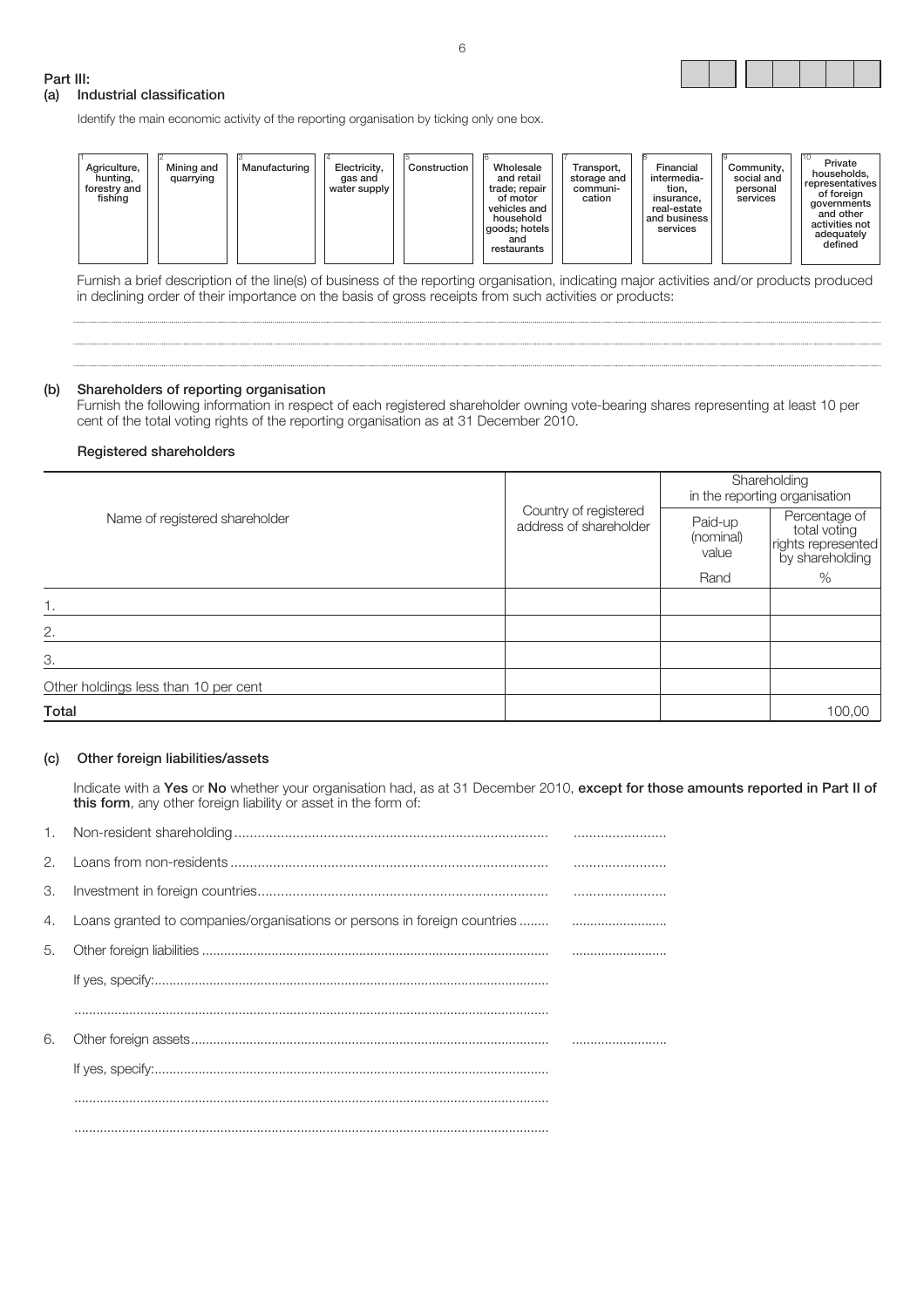## **Example**

To illustrate the basis of calculating the items required in Tables 2 and 5, that is, where no forward exchange contracts were entered into, the following example will be of assistance:

Your company, for instance, imported goods and services from a company (Z) in the United Kingdom. In **your books of account** for the calendar year 2010 the following transactions will be reflected:

#### **Open account with Z in the United Kingdom**

|                                                                                                                     | <b>British</b> | Exchange |          |                                   | <b>British</b> | Exchange |           |
|---------------------------------------------------------------------------------------------------------------------|----------------|----------|----------|-----------------------------------|----------------|----------|-----------|
|                                                                                                                     | pound          | rate     | Rand     |                                   | pound          | rate     | Rand      |
| 2010-06-30                                                                                                          | 75 000         | 11,51    | 863 250  | 2009-12-31<br>Balance outstanding | 100 000        | 11,90    | 1 190 000 |
| 2010-06-30 Exchange profit on<br>repayment, calculated as follows:<br>$(75000 \times 11,90) - (75000 \times 11,51)$ |                |          | 29 250   | 2010-06-30 Imports                | 50 000         | 11,51    | 575 500   |
| 2010-09-30 Repayment on imports<br>during 2010                                                                      | 25 000         | 11,06    | 276 500  |                                   |                |          |           |
| 2010-09-30 Exchange profit on<br>repayment, calculated as follows:<br>$(25000 \times 11,51) - (25000 \times 11,06)$ |                |          | 11 250   |                                   |                |          |           |
| 2010-12-31 Exchange profit on<br>revaluation of balance outstanding                                                 |                |          | 72 250   |                                   |                |          |           |
| 2010-12-31                                                                                                          | 50 000         | 10,26    | 513 000  |                                   |                |          |           |
|                                                                                                                     | 150 000        |          | 1765 500 |                                   | 150 000        |          | 1765 500  |

As no forward exchange cover was arranged for the financing of imports from Z in the example above, and where the amounts outstanding must be valued at the middle market rates of exchange as set out in the Appendix on the last page of this form, **the account for the purposes of Form B2C should be altered in the following way:**

#### **Open account with Z in the United Kingdom**

**Table 2 Not covered by forward exchange contracts**

|                                                                                      | <b>British</b> | Exchange |         |                                             | <b>British</b> | Exchange |           |
|--------------------------------------------------------------------------------------|----------------|----------|---------|---------------------------------------------|----------------|----------|-----------|
|                                                                                      | pound          | rate     | Rand    |                                             | pound          | rate     | Rand      |
|                                                                                      |                |          |         | 1 139 750 2009-12-31<br>Balance outstanding | 100 000        | 11,92    | 1 192 000 |
| Exchange profit recorded in your<br>books of account<br>$(29 250 + 11 250 + 72 250)$ |                |          |         |                                             |                |          | 575 500   |
| Exchange rate profit due to<br>revaluation at middle market rates                    |                |          | 500     |                                             |                |          |           |
| 2010-12-31<br>Balance outstanding                                                    | 50 000         | 11,91    | 513 500 |                                             |                |          |           |
|                                                                                      |                |          | 1767500 |                                             |                |          | 1767500   |

#### **The following table illustrates how these items of the above example should be completed in Table 2 of Part II.**

|                                                                                                                                                        | Rand                                |
|--------------------------------------------------------------------------------------------------------------------------------------------------------|-------------------------------------|
| 1. Amounts due to non-residents as at 31 December 2009<br>2. Valuation adjustment (-112 750 - 1 500)<br>3. Net transaction value (575 500 - 1 139 750) | 1 192 000<br>$-114.250$<br>-564 250 |
|                                                                                                                                                        | 513 500                             |

**Note: The same principles applied in this example are also applicable in the case of an exporter and Table 5 must be completed in a similar way.**